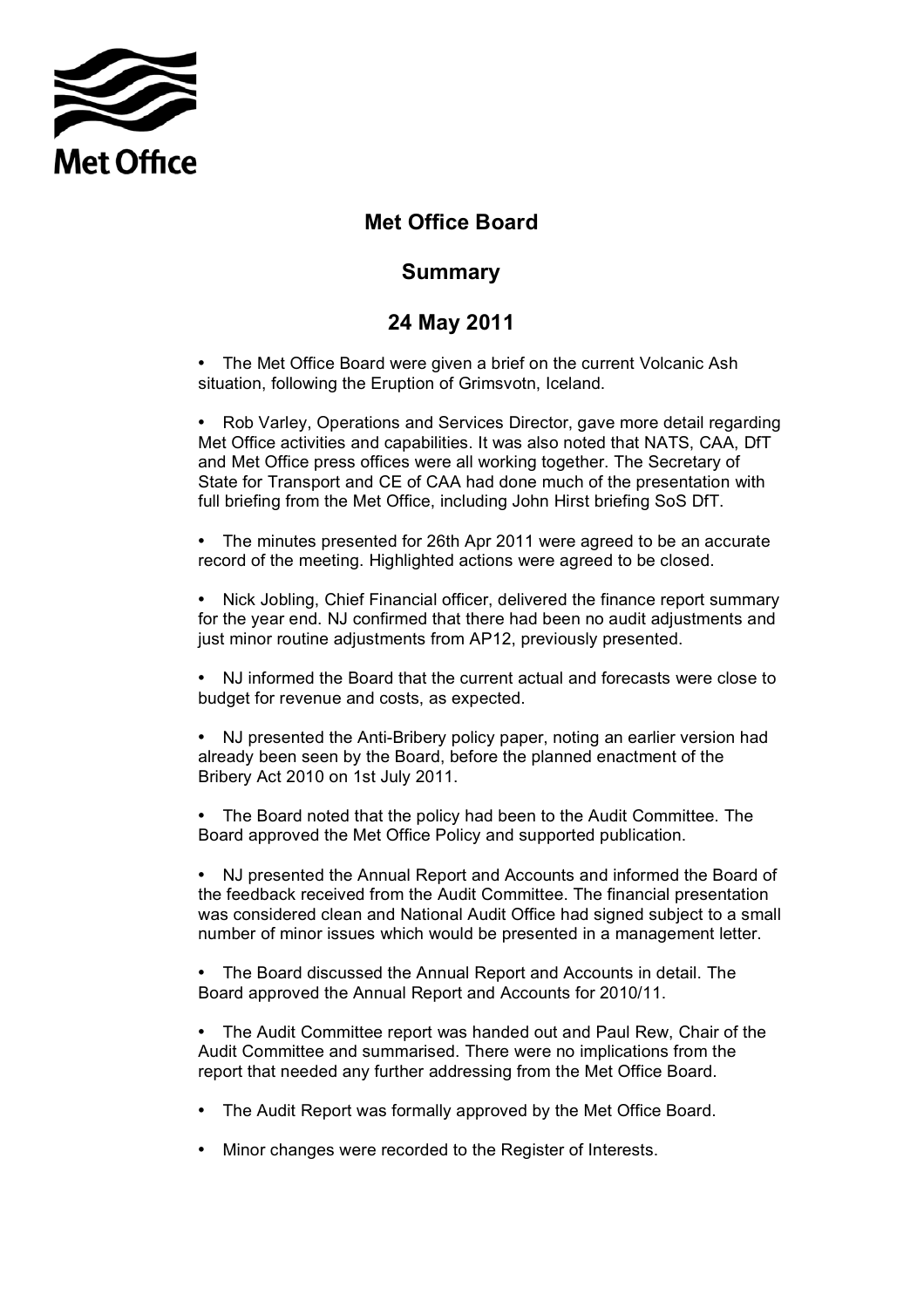

 Met Office Owners Council. NJ also explained the ongoing process of • NJ presented the latest version of the Corporate Plan prepared for the developing delivery plans to underpin the corporate objectives.

• The Board discussed the document was designed for specific audience, with other tailored information being prepared for the staff and for publishing.

- The Board discussed the document in detail and made recommendations.
- The Chief Executive, John Hirst, delivered his report to the Board.

• JH reported to the Board on the recent Asset Review meeting, the general consensus from those at the meeting and the proposed next step.

• JH discussed Public Data Corporation and summarised copies of letters received on the subject. JH explained his understanding that initial negotiations were underway and that the Met Office had composed an initial list of issues that need addressing. The Board noted the list and discussed some of the issues in more detail.

 • The pricing and protection requirements for essential spectrum needs of the Met Office, was discussed. Given the potential cost exposure it was agreed to raise Spectrum issues from program to corporate level risk.

 Science to Service working group. The Board noted that it was useful work and should continue as quickly as possible. • JH informed the Board that work continued with the Environmental

• JH reported that the Exec were investigating the possibilities resulting from the conclusions of the Transport Select Committee.

• The progress made in Geneva at WMO congress was discussed. JH praised the international team for all the work they had been doing. The top level objectives were going well, including influencing budgets.

• The Board were informed about JH and other Met Office representatives going to the World Bank.

• JH noted that the US Presidential speech, during his visit to the UK included a statement on breakthrough collaboration on Space Weather.

• The climate service workshop in Singapore and the MoU to work with Singapore Met Services Division, was discussed.

- JH also reported his visit to the Earth Observatory Singapore and the opportunity to influence the scientific work they do.
- JH reviewed the TIS investment strategy.